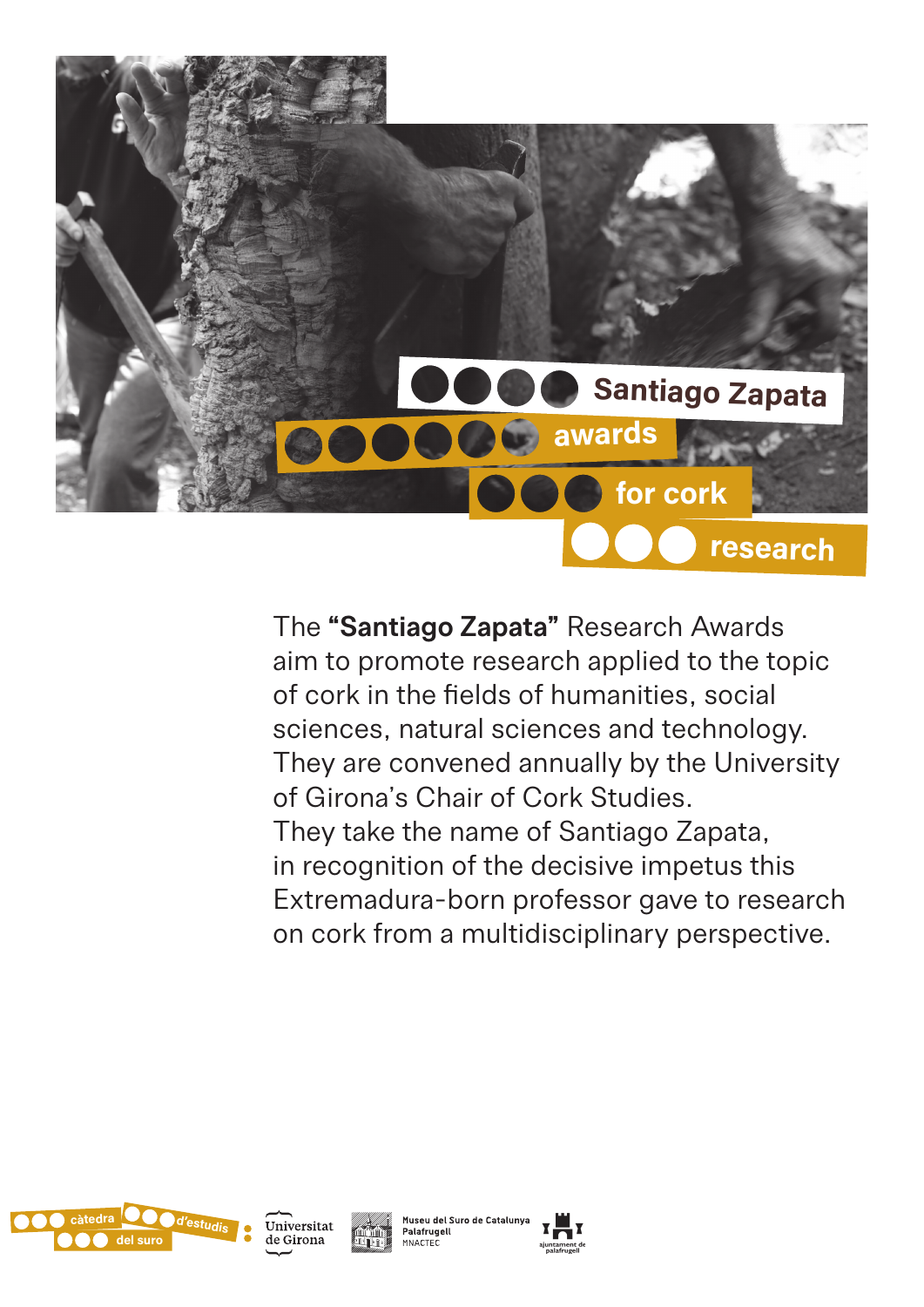

#### **The awards**

The "Santiago Zapata" research awards include two categories:

a) An award with an endowment of 1,000 euros, aimed at undergraduate or Master's degree students, novice researchers, or local research, both in Catalonia and in the rest of Spain.

b) An award with an endowment of 2,000 euros, for PhD students and senior researchers at the national and international level.

In both categories, the prizes are awarded to the best unpublished research or a work published within the past year in the fields of humanities and social sciences **(history, economics, geography, anthropology, literature, teaching, sociology...)** and natural sciences and technology **(biology, biotechnology, chemistry, chemical engineering, ecology, forest management, engineering, industrial design...)** referring to the specific thematic area of cork.

Work may be presented in Catalan, Spanish, English, French or Portuguese.

Awards will be paid upon announcement of the winning works.

#### **Candidates**

Any researcher or student who, individually or collectively, submits research work in accordance with these rules will be eligible for these awards.

#### **Documentation**

Applications should be addressed to the Chair of Cork Studies Secretary's Office (info@museudelsuro.cat) or can be submitted at the Central Registration Office, Plaça Sant Domènec, 3, Campus Barri Vell, Girona, or at any of the University of Girona's auxiliary registries within its opening hours (Instruction 2/2021, of 10 December, on publishing the complete list of the University of Girona's registration offices, their access systems and operating hours for the year 2022). Candidates must attach the following documentation:

- 1. All applicants' "Curriculum vitae".
- 2. The work that qualifies for the awards, indicating whether it is being presented for category a or b.
- 3. A summarized version of the paper (maximum 1,500 words), which will include the aims, a brief presentation of the sources and methodology, and the main conclusions. This version will be published on the Chair of Cork Studies website in the event that it wins.
- 4). Candidates must also state whether the research presented is part of a larger research project.

A copy of the winning works will be kept at the Chair of Cork Studies offices.